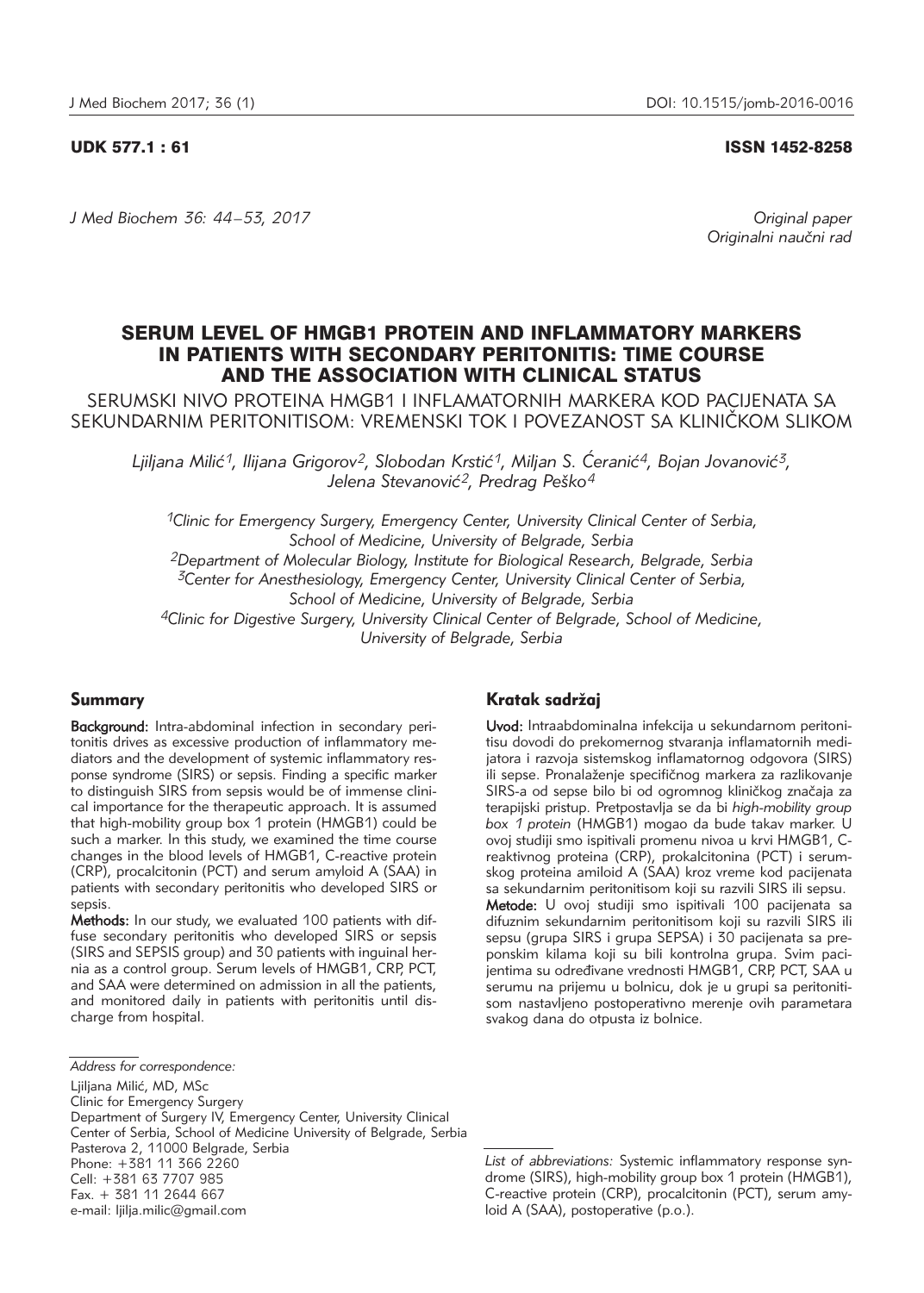Results: Preoperative HMGB1, CRP, PCT and SAA levels were statistically highly significantly increased in patients with pe ritonitis compared to patients with inguinal hernia, and significantly higher in patients with sepsis compared to those with SIRS. All four inflammatory markers changed significantly during the follow-up. It is interesting that the patterns of change of HMGB1 and SAA over time were distinctive for SIRS and SEPSIS groups.

Conclusions: HMGB1 and SAA temporal patterns might be useful in distinguishing sepsis from noninfectious SIRS in secondary peritonitis.

Keywords: HMGB1, inflammation markers, secondary peritonitis, sepsis, systemic inflammatory response syndrome

# Introduction

Abdominal sepsis is a medical problem that is associated with significant morbidity and mortality (1). Peritonitis is one of the most important sources of abdominal sepsis (2). The outcome of peritonitis depends on systemic and peritoneal response, along with the quantity, nature and duration of the presence of pathogens in the peritoneal cavity (3). In a systemic bacterial infection, the intense reaction results in excessive formation of inflammatory mediators and development of the systemic inflammatory response syndrome (SIRS) (4). Secondary peritonitis is a surgical condition that requires immediate treatment. Sepsis remains a major problem in the postoperative period. Re-intervention in proven abdominal septic foci significantly contributes to increased survival rate (2). However, repeated surgical procedures are an additional risk factor for patients. Hence, there is great interest in finding optimal diagnostic markers for early, noninvasive and reliable diagnosis of abdominal infections and sepsis (2).

The most frequently determined serological marker among the acute phase proteins important in the diagnosis of systemic response is C-reactive protein (CRP). CRP synthesis is stimulated by cytokines (5, 6). In an inflammatory disease, the level may be increased as soon as in 6–8 hours, reaching a peak after about 48 hours (5, 7, 8). Procalcitonin (PCT), a prohormone of calcitonin (9), was found to be increased in severe bacterial infections and sepsis (10). It is assumed that the activation of monocytes leads to the initial release of PCT. Subsequently, activated monocytes stimulate human adipocytes to release PCT (11). Depending on the toxic stimulus, an increase of the PCT concentrations in plasma occurs within 2–6 hours (12, 13). Serum amyloid A (SAA) is released from hepatocytes stimulated by proinflammatory mediators along with other acute phase proteins (14), but also from the resident macrophages (15). During endotoxemia in humans, SAA was consistently found to be one of the rapidly induced acute phase proteins, reaching a peak after 14–16 hours (16, 17).

Rezultati: Preoperativne vrednosti HMGB1, CRP, PCT, SAA bile su statistički značajno više kod pacijenata sa peritonitisom u odnosu na pacijente sa ingvinalnim kilama, i statistički značajno više kod pacijenata sa sepsom u odnosu na one sa SIRS-om. Sva četiri markera inflamacije su se značajno menjala tokom vremena praćenja. Zanimljivo je da su obrasci promena tokom vremena za HMGB1 i SAA bili karakteristični za grupe SIRS i SEPSA.

Zaključak: Vremenski obrasci nivoa HMGB1 i SAA mogli bi da budu korisni u razlikovanju sepse i SIRS-a bez infekcije u sekundarnom peritonitisu.

**Ključne reči:** HMGB1, inflamatorni markeri, sekundarni peritonitis, sepsa, sistemski inflamatorni odgovor

High-mobility group box 1 protein (HMGB1) is known as »alarmin« – a molecule released during cellular necrosis. Immune cells secrete it, and it is be lieved to be of importance in maintaining homeostasis as well (18). There are two mechanisms of release of this protein: passive release from the necrotic cells (initiating inflammation) and active secretion from macrophages (maintenance of inflammation) (19). It is important to highlight that the kinetics of HMGB1 release is biphasic (20). Excessive levels of HMGB1 result in an uncontrolled inflammatory response, tissue damage and organ dysfunction. Sepsis is a condition that is primarily characterized by the presence of high concentrations of serum HMGB1. HMGB1 occurs after 8-72 hours, and it is therefore designated as a »late« inflammatory mediator. Thus, it is assumed that HMGB1 might be a potent marker and a therapeutic target in sepsis.

The aim of this study was to assess the potential of HMGB1, CRP, PCT, and SAA to differentiate sepsis from noninfectious SIRS in secondary peritonitis.

# Materials and Methods

#### *Patients*

The study was performed at the Clinic for Emergency Surgery of the Emergency Center, Clinical Center of Serbia in the period from September 2012 to September 2015. This prospective study included 130 patients. The study was approved by the Ethics Committee of the School of Medicine, University of Belgrade (No. 29/V-5).

In the study group, 100 patients (18 to 70 years old) with signs of acute abdomen due to peritonitis of different etiologies were included:

- a. pathological perforation of the stomach and duodenum (longer than 12 hours), gallbladder, appendectomy, small intestine and colon
- b. inflammatory diseases of the gastrointestinal tract
- c. vascular bowel disease.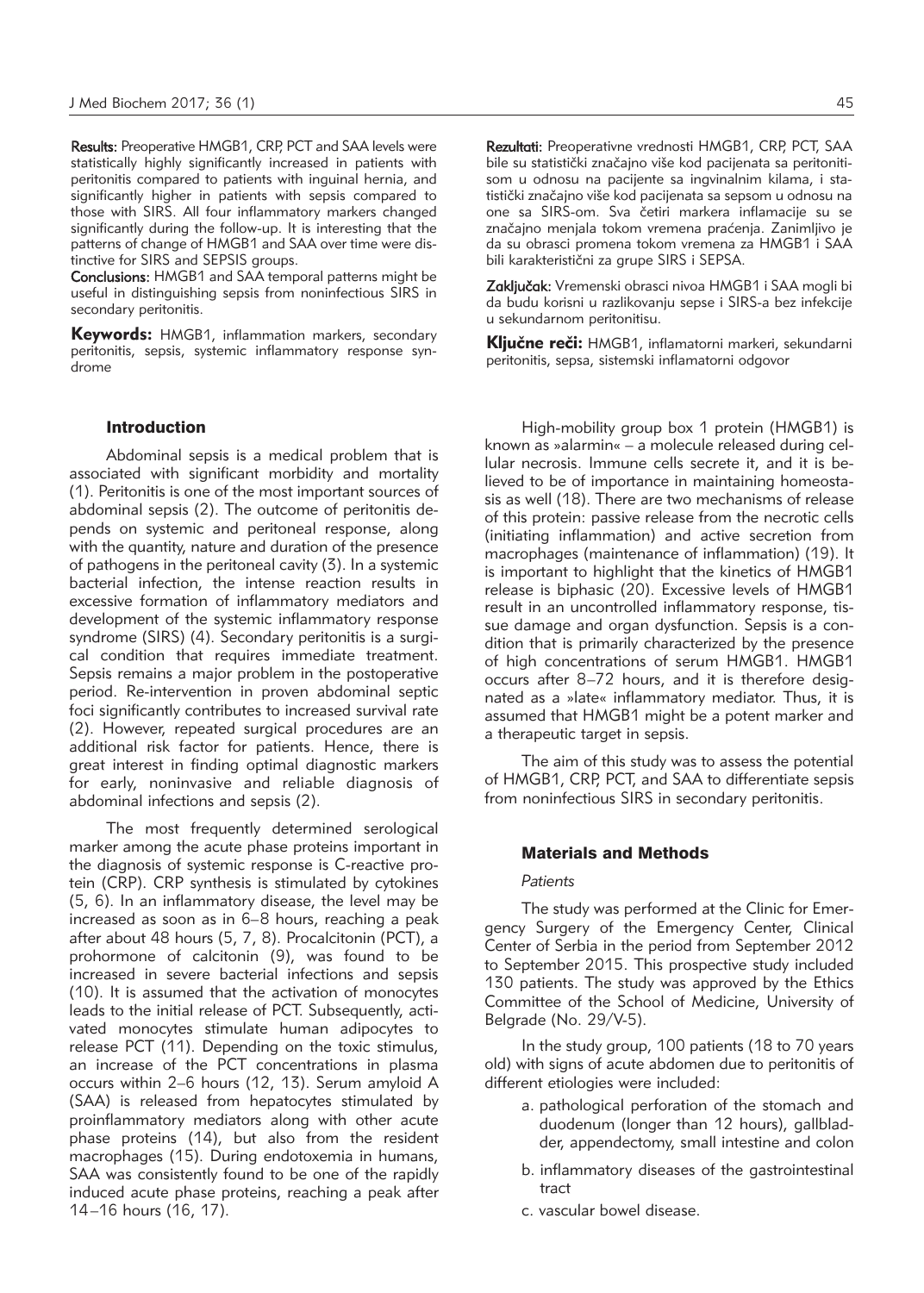The diagnosis of sepsis/SIRS was established by the presence of at least two of the following clinical manifestations: fever  $> 38$  or  $< 36$  °C; heart rate  $>$ 90/min; respiratory rate > 20/min or PaCO<sub>2</sub> < 4.3 kPa; white blood cell count  $> 12,000$  or  $< 4,000$  per  $\mu$ L, or the presence of  $> 10\%$  of immature neutrophils. The criterion defining abdominal sepsis was the presence of an abdominal source of infection with positive microbiological culture from the peritoneal cavity. Patients with negative cultures were classified as SIRS, while those with proven abdominal infections were classified as SEPSIS group.

The control group included 30 patients (18 to 70 years old), operated for inguinal hernia without present infection and inflammation.

Exclusion criteria in this study were: pregnancy, puerperium, diabetes mellitus, malignant diseases, patients with signs of acute pancreatitis, patients on cytostatic agents or immunosuppressive therapy, patients infected with hepatitis B and C viruses and the HIV, and patients with psychosis. Patients with suspected extra-abdominal origin of infection were also excluded from the study.

ASA score was determined preoperatively and APACHE II score was determined on the first postoperative day in all the patients. ASA score ranged from 1 to 5 and APACHE II score ranged from 5 to 14.

## *Surgical technique*

In the patients with secondary peritonitis, several types of surgery were undertaken. The most used was the suture of duodenum, small bowel and colon by single suture, stomach and sigmoid colon resection. Furthermore, stoma of small bowel or colon, cholecistectomy, appendectomy and total colectomy were performed. All patients were subjected to midline incision, peritoneal lavage with 3–4 L of saline with drain of both subphrenic space, subhepatic space and Douglas space. In all the patients, abdomen was closed by primary suture. Control group underwent Linchenstein hernioplasty of inguinal hernia.

### *Sampling and measurements*

Blood samples were collected prior to surgery and every day afterwards into Vacutainer tubes (BD Vacutainer Systems, Franklin Lakes, New Jersey) with potassium EDTA as anticoagulant for determination of blood cell counts (Wbc, Rbc, Hgb, Hct, Plt), citrate EDTA as anticoagulant for determination of hemostasis parameters (PT, aPTT, fibrinogen, antithrombin III, plasminogen, D-dimer). Blood cell counts were determined with an HmXanalyser (Beckman Coulter, USA) using commercial reagents. Commercial tests (Siemens Healthcare GmbH, Marburg, Germany) were used for determination of hemostasis parameters on BCS XP coagulation analyzers (Siemens Healthcare GmbH, Marburg, Germany). Blood samples for routine biochemical tests determination (glucose, urea, creatinine, bilirubin, total proteins, albumin, Na<sup>+</sup>, K<sup>+</sup>, Cl-, Ca<sup>2+</sup>, aspartate-aminotransferase, alanine-aminotransferase, alkaline phosphatase, alpha amylase), and C-reactive protein, SAA and PCT determination were allowed to coagulate at room temperature for 30 minutes and then centrifuged at 2680 g for 10 minutes to obtain serum samples (21). Serum routine biochemical parameters, C-reactive protein and PCT were measured using the commercial assay on a Roche Cobas 6000 automated analyzer (Roche Diagnostics, Mannheim, Germany). SAA concentration was measured by the particle-enhanced immunonephelometric test (Siemens Healthcare GmbH, Germany) on a BNII System (Siemens Healthcare GmbH, Germany).

# *Microbiology cultures*

The patients' samples (peritoneal swab) that had been taken during surgical procedure were sent to a routine microbiology laboratory and were processed, cultivated and reported according to the standard protocols.

# *Western blot*

Western blot to determine the HMGB1 in sera was done as previously described (22). Briefly,  $1 \mu L$  of serum proteins was separated by SDS-PAGE on 12% polyacrylamide gels. Upon protein transfer to a polyvinylidene difluoride membrane (Hybond-P, RPN303F, Amersham Pharmacia Biotech), the membranes were incubated with primary anti-HMGB1 antibody (K-12, Santa Cruz Biotechnology – dilution 1:750) and horse radish peroxidase-conjugated bovine anti-goat secondary antibody (sc-2379; Santa Cruz Biotechnology, Santa Cruz, CA, USA). Specific protein bands were visualized using Western Blotting Chemiluminescence Luminol Reagent (sc-2048, Santa Cruz Biotechnology) and Hyperfilm ECL (RPN 3103 K, Santa Cruz Biotechnology). HMGB1 quantification was performed in TotalLab v1.1 (Phoretix).

### *Statistical analysis*

All the parameters were described in terms of mean and standard deviation, or median and IQR, where appropriate. The shape of variable distributions was evaluated by Kolmogorov-Smirnov test and parametric or nonparametric test were applied accordingly. The statistical significance of initial differences between HERNIA, SEPSIS and SIRS patients was evaluated with chi-square test, Fisher exact test, t-test or Wilcoxon test for unrelated samples. The temporal patterns of selected serum parameters were analyzed by linear mixed effect models. For the linear mixed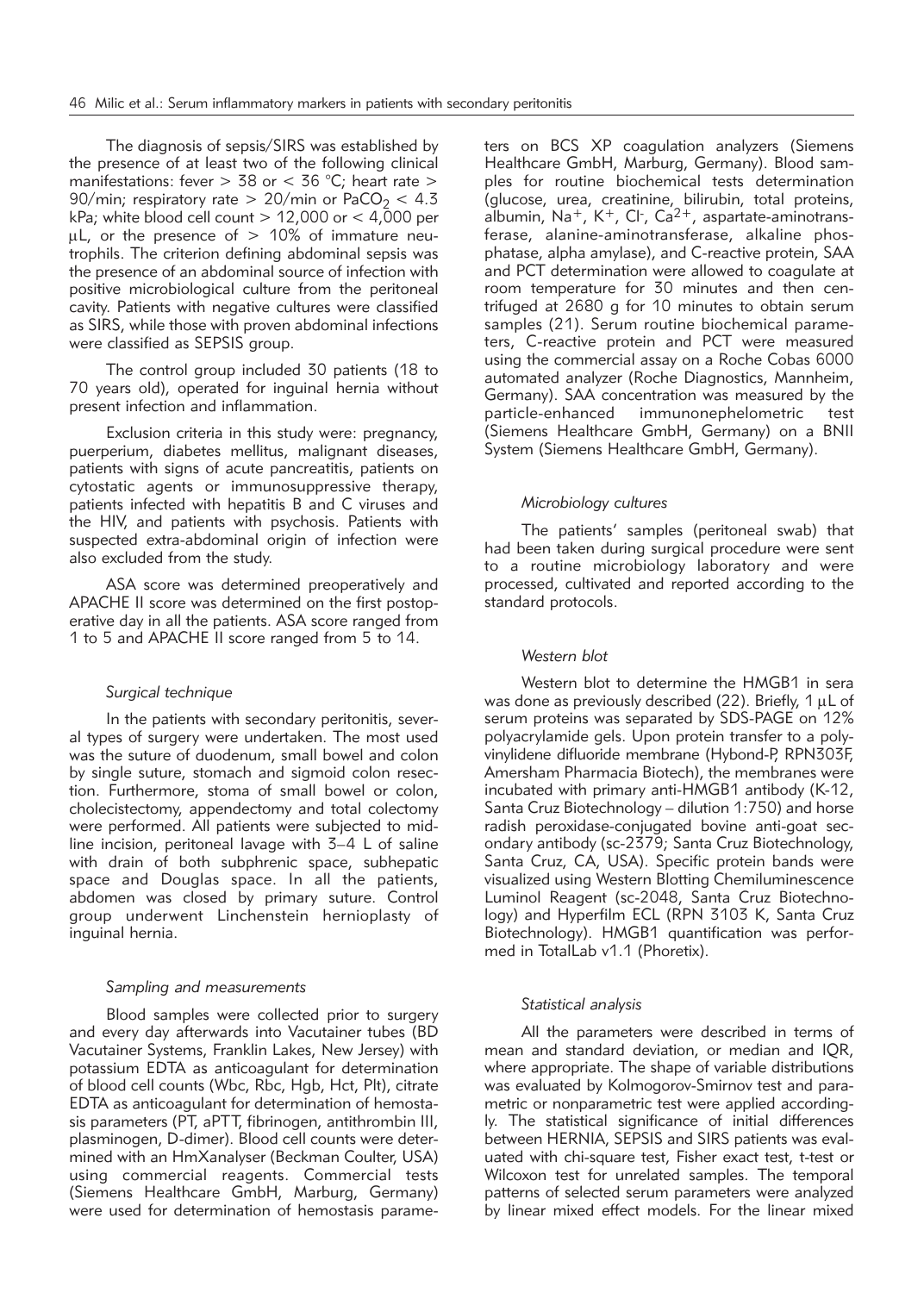effect model, in order to satisfy the assumption of normality, the non-normal variables were log-transformed prior to entering. P values were adjusted for multiple comparisons according to Bonferroni, and p values less than 0.05 were considered significant. All the calculations and plotting were done in R 3.1.0. (23).

# **Results**

Demographic and clinical characteristics of the patients are summarized in *Table I*. There were no statistically significant differences between patients in SIRS and SEPIS group. The major cause of secondary peritonitis in the SEPSIS group was perforative appendicitis, while in the SIRS group it was duodenal ulcer perforation, without a statistically significant difference in the distribution of causative conditions (*Table I*). On the other hand, distribution of operative interventions was significantly different (p=0.023) between these groups, with appendectomy being the most frequent procedure in the SEPSIS group and ulcer suture in the SIRS group (data not shown). All HERNIA patients underwent herniectomy with inguinal canal plastic. Most of the patients with sepsis had a polymicrobial infection (40%). The most frequent infectious agent in SEPSIS was *E. coli*, followed by *C. albicans* and anaerobic bacteria (*Table I*).

Leukocyte counts were significantly higher in patients with secondary peritonitis compared to those in the HERNIA group (p<0.001), without difference among SEPSIS and SIRS patients (*Table II*). Other basic hematological parameters were similar in all groups.

|  |  |  |  |  | Table I Description of SIRS, SEPSIS and HERNIA patients, causes of the secondary peritonitis and pathogens. |
|--|--|--|--|--|-------------------------------------------------------------------------------------------------------------|
|--|--|--|--|--|-------------------------------------------------------------------------------------------------------------|

| Demography and clinical evaluation<br>parameters at admission | Peritonitis<br><b>SEPSIS</b><br>$n = 55$ | $(n=100)$<br><b>SIRS</b><br>$n=45$ | SIRS vs. SEPSIS<br>p value | <b>HERNIA</b><br>$n = 30$ | Peritonitis<br>vs. HERNIA<br>p value |  |  |
|---------------------------------------------------------------|------------------------------------------|------------------------------------|----------------------------|---------------------------|--------------------------------------|--|--|
| Age (mean±SD)                                                 | $48.8 \pm 13.3$                          | $45.9 \pm 13.1$                    | nsa                        | $46.2 \pm 15.7$           | nsa                                  |  |  |
| Gender (% male)                                               | 69.1%                                    | 71.1%                              | nsb                        | 100%                      | nsb                                  |  |  |
| Days of hospitalization                                       | $7.1 \pm 1.9$                            | $7.2 \pm 1.8$                      | nsa                        | $2.0 \pm 0.0$             | < 0.001a                             |  |  |
| Arterial hypertension                                         | 30.9%                                    | 28.9%                              | nsc                        | 33.3%                     | nsc                                  |  |  |
| ASA median (IQR)                                              | 2(0)                                     | 2(0)                               | nsc                        | 1(0)                      | nsc                                  |  |  |
| APACHE II median (IQR)                                        | 8(2.5)                                   | 7(4)                               | nsd                        | 4(3)                      | nsd                                  |  |  |
| Diagnosis n (%)                                               |                                          |                                    |                            |                           |                                      |  |  |
| Acute gangrenous perforative<br>appendicitis                  | 19 (34.5)                                | 6(13.3)                            |                            |                           |                                      |  |  |
| Acute gangrenous perforative<br>cholecystitis with calculosis | 2(3.6)                                   | 3(6.7)                             |                            |                           |                                      |  |  |
| Large intestine perforation                                   | 4(7.3)                                   | 2(4.4)                             |                            |                           |                                      |  |  |
| Small intestine perforation                                   | 1(1.8)                                   | 2(4.4)                             | nsb                        |                           |                                      |  |  |
| Proximal perforation of the rectum                            | 1(1.8)                                   | 0(0)                               |                            |                           |                                      |  |  |
| Perforative duodenal bulbar ulcer                             | 26 (47.3)                                | 28 (62.2)                          |                            |                           |                                      |  |  |
| Perforative ulcer of the pylorus and<br>prepyloric region     | 2(3.6)                                   | 4(8.9)                             |                            |                           |                                      |  |  |
| Pathogens isolated from SEPSIS patients (% of isolates)       |                                          |                                    |                            |                           |                                      |  |  |
| Escherichia coli                                              | 47.3%                                    |                                    |                            |                           |                                      |  |  |
| Candida albicans                                              | 40.0%                                    |                                    |                            |                           |                                      |  |  |
| Anaerobic bacteria                                            | 38.2%                                    |                                    |                            |                           |                                      |  |  |
| Pseudomonas aeruginosa                                        | 12.7%                                    |                                    |                            |                           |                                      |  |  |
| Staphylococcus aureus                                         | 5.5%                                     |                                    |                            |                           |                                      |  |  |
| Other pathogens (less than 5% each)                           | 12.7%                                    |                                    |                            |                           |                                      |  |  |

at-test; bFisher exact test; cChi-square test; dWilcoxon test for unrelated samples; e*Streptococcus spp*., *Proteus mirabilis*, *Enterococcus spp*., *Klebsiella spp*., *Candida spp*.; ns, not significant; SD, standard deviation; IQR, interquartile range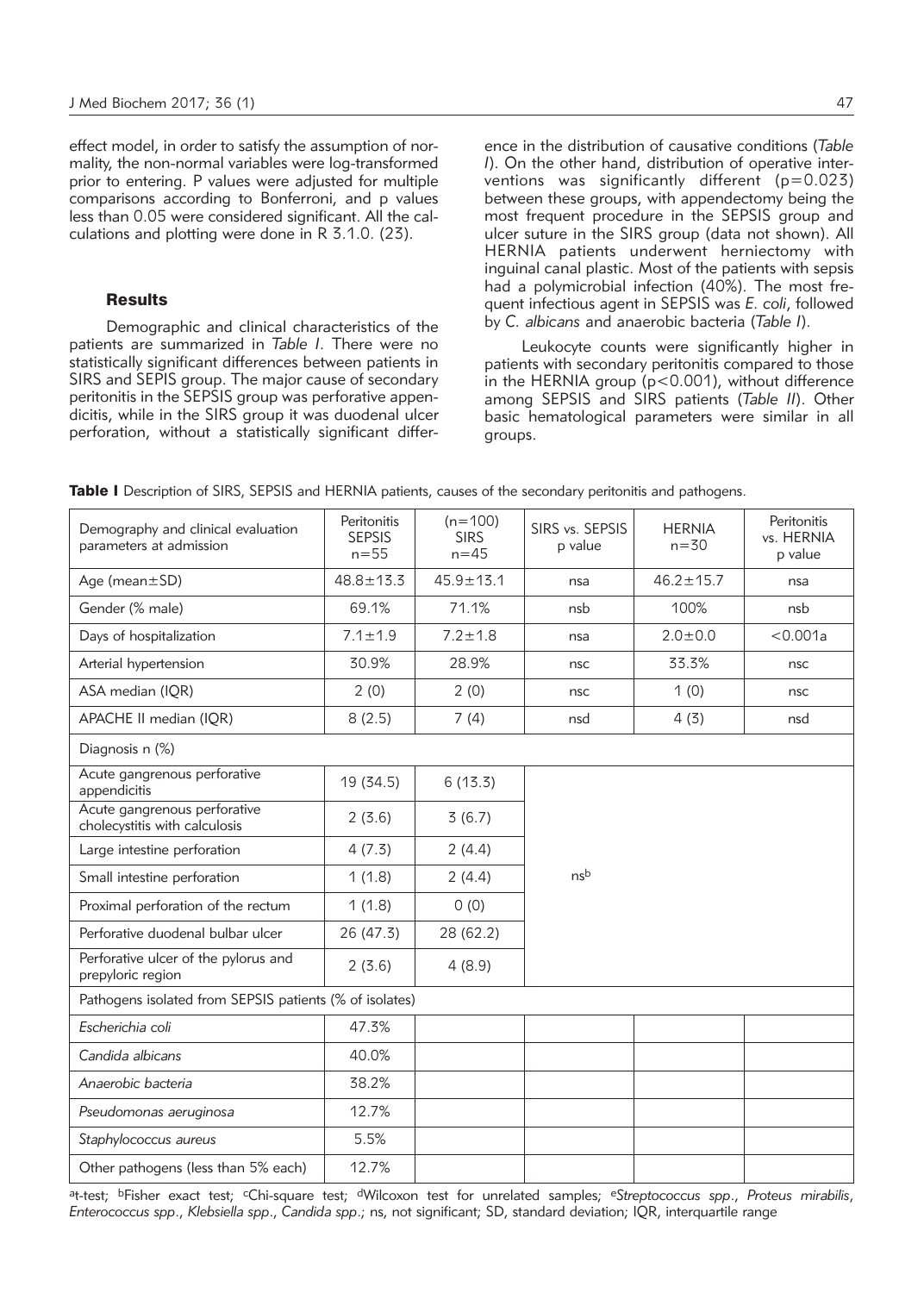|                              | Peritonitis ( $n = 100$ ) |                         |                              |                           | Peritonitis             |
|------------------------------|---------------------------|-------------------------|------------------------------|---------------------------|-------------------------|
| Parameter                    | <b>SEPSIS</b><br>$n = 55$ | <b>SIRS</b><br>$n = 45$ | SIRS vs. SEPSIS<br>(p value) | <b>HERNIA</b><br>$n = 30$ | vs. HERNIA<br>(p value) |
| Wbc (109/L)                  | $13.9 + 5.5$              | $14.5 \pm 8.2$          | nsa                          | $6.5 \pm 1.43$            | < 0.001a                |
| D-dimer $(mq/L)$             | $1.8 + 1.6$               | $2.3 \pm 2.1$           | nsa                          | $0.4 \pm 0.1$             | < 0.001a                |
| Plasminogen (% of normal)    | $93.9 + 9.3$              | $87.8 \pm 8.3$          | < 0.01a                      | $106.3 \pm 6.87$          | < 0.001a                |
| Glucose (mmol/L)             | 6.8(2.6)                  | 6.7(2.8)                | nsb                          | 4.85 (0.775)              | < 0.001 <sup>b</sup>    |
| $Na^+$ (mmol/L)              | $137.8 \pm 3.6$           | $138.4 \pm 4.0$         | nsa                          | $140.8 \pm 1.9$           | < 0.001a                |
| Total proteins $(q/L)$       | $67.5 \pm 7.7$            | $66.5 \pm 8.4$          | nsa                          | $72.3 \pm 4.0$            | 0.014                   |
| Albumin (g/L)                | $41.9 \pm 6.2$            | $40.7 \pm 6.8$          | nsa                          | $46.7 \pm 2.9$            | < 0.001a                |
| $CRP$ (mg/L)                 | 46 (170.65)               | 9.2(19.7)               | 0.018 <sup>b</sup>           | 0.8(1.475)                | < 0.001 <sup>b</sup>    |
| $PCT$ (ng/L)                 | 0.97(0.94)                | 1.19(0.55)              | 0.010 <sup>b</sup>           | 0.04(0.02)                | < 0.001 <sup>b</sup>    |
| SAA (mg/L)                   | 623 (919)                 | 451 (741)               | nsb                          | 2.95(1.1)                 | < 0.001 <sup>b</sup>    |
| HMGB1 (band optical density) | $161.8 \pm 27.9$          | $137.2 \pm 26.6$        | < 0.001a                     | $62.7 \pm 7.3$            | < 0.001a                |

Table II Preoperative hematologic, hemostasis, biochemical parameters with statistically significant differences between groups.

Mean  $\pm$  SD deviation or median (IQR) were presented; <sup>a</sup>t-test, <sup>b</sup>Wilcoxon test; ns, not significant.

|  |  |  |  |  |  |  | Table III CRP, PCT, SAA and HMGB1 in SIRS and SEPSIS during hospitalization <sup>a</sup> |
|--|--|--|--|--|--|--|------------------------------------------------------------------------------------------|
|--|--|--|--|--|--|--|------------------------------------------------------------------------------------------|

| Parameter                    | SIRS vs. SEPSIS<br>(p value) | Time<br>(p value) | SIRS/SEPSIS×Time<br>(p value) |  |
|------------------------------|------------------------------|-------------------|-------------------------------|--|
| $CRP$ (mg/L)                 | 0.004                        | < 0.001           | ns                            |  |
| PCT $(\mu q/L)$              | ns                           | < 0.001           | ns                            |  |
| $SAA$ (mg/L)                 | 0.002                        | < 0.001           | < 0.001                       |  |
| HMGB1 (band optical density) | < 0.001                      | < 0.001           | 0.035                         |  |

aLinear mixed effect models, ns, not significant.

Considering hemostasis parameters, plasminogen and D-dimer were higher in SEPSIS compared to SIRS group, while D-dimer was higher (p<0.001) in secondary peritonitis patients compared to control group (*Table II*). Other preoperative values of hemostasis parameters were similar in all groups.

Blood biochemical parameters assessment showed that glucose levels in patients with secondary peritonitis were statistically highly significantly higher than in controls (p<0.001), while preoperative concentration of sodium, total proteins and albumin were lower ( $p < 0.001$ ,  $p = 0.014$  and  $p < 0.001$ , respectively, *Table II*). SIRS and SEPSIS group did not differ for any of the biochemical parameters.

Preoperative serum levels of CRP, PCT, SAA and HMGB1 were statistically highly increased (p<0.001) in patients with peritonitis compared to patients with hernia (*Table II*). PCT, CRP and HMGB1 also had statistically significantly higher levels (p=0.018, p=0.010 and p<0.001, respectively) in septic patients than in the SIRS group (*Table II*).

With the goal to distinguish SEPSIS from SIRS, we evaluated the temporal patterns of hematologic, hemostatic and biochemical parameters. A linear mixed model showed overall statistically significant differences between SIRS and SEPSIS groups for CRP, SAA and HMGB1 (*Table III*, column SIRS vs. SEPSIS). Specifically, it was found that all four inflammatory markers have shown significant changes over time in both groups (*Table III*, column Time). Furthermore, SAA and HMGB1 temporal patterns were highly significantly different between SIRS and SEPSIS patients (*Table III*, column SIRS/SEPSIS × time interaction). Although the concentrations of PCT showed a trend of higher values in the SEPSIS group, they failed to reach the level of statistical significance. Kinetics of CRP, PCT, SAA and HMGB1 are presented in *Figures 1–4*, respectively.

# **Discussion**

Difference in the therapeutic approach implies differentiation of sepsis from noninfectious SIRS.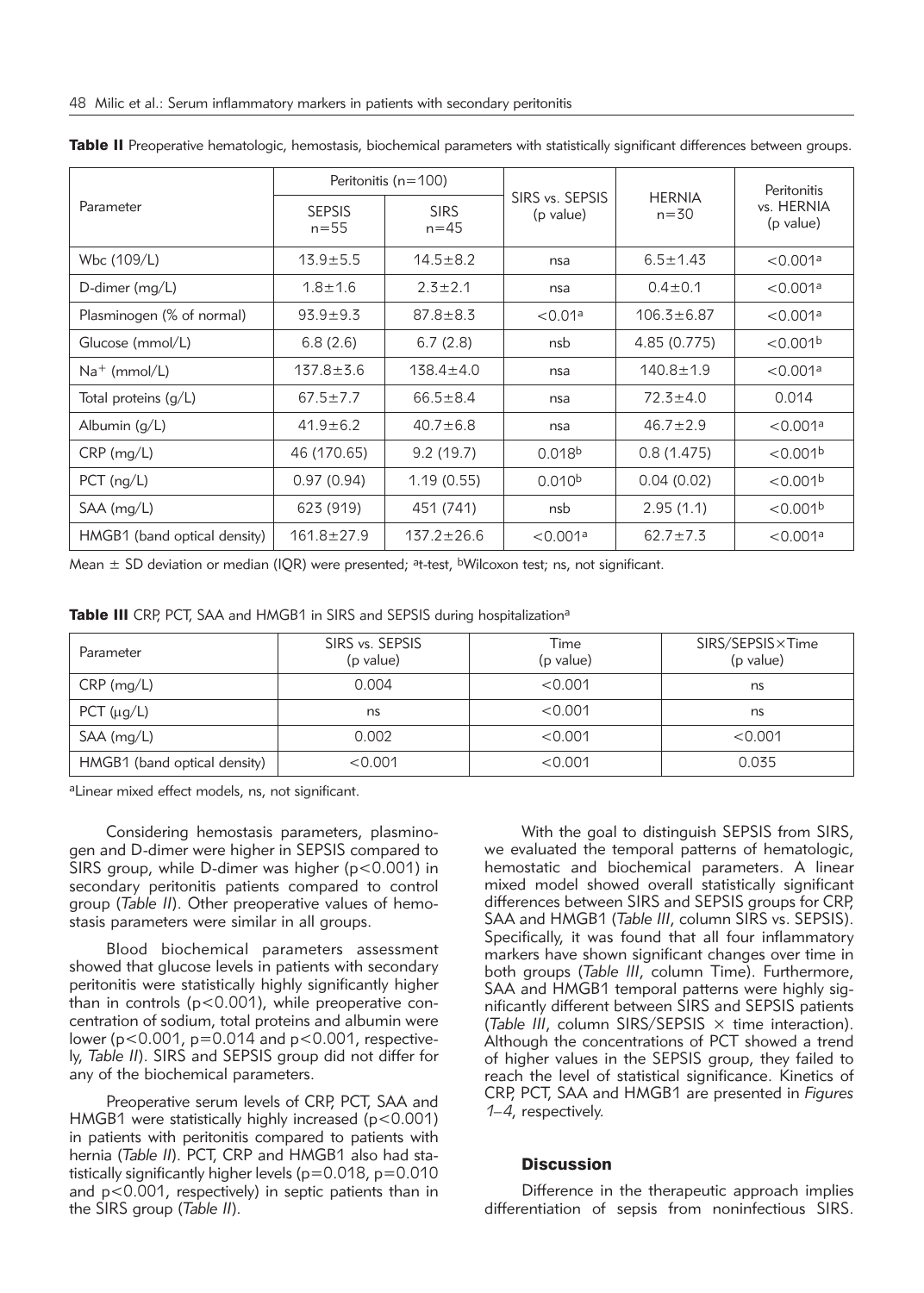

Figure 1 CRP concentration during hospitalization. Line represents mean CRP concentration during hospitalization. Grey area represents SD.



Figure 2 PCT concentration during hospitalization. Line represents mean PCT concentration during hospitalization. Grey area represents SD.



Figure 3 SAA concentration during hospitalization. Line represents mean SAA concentration during hospitalization. Grey area represents SD.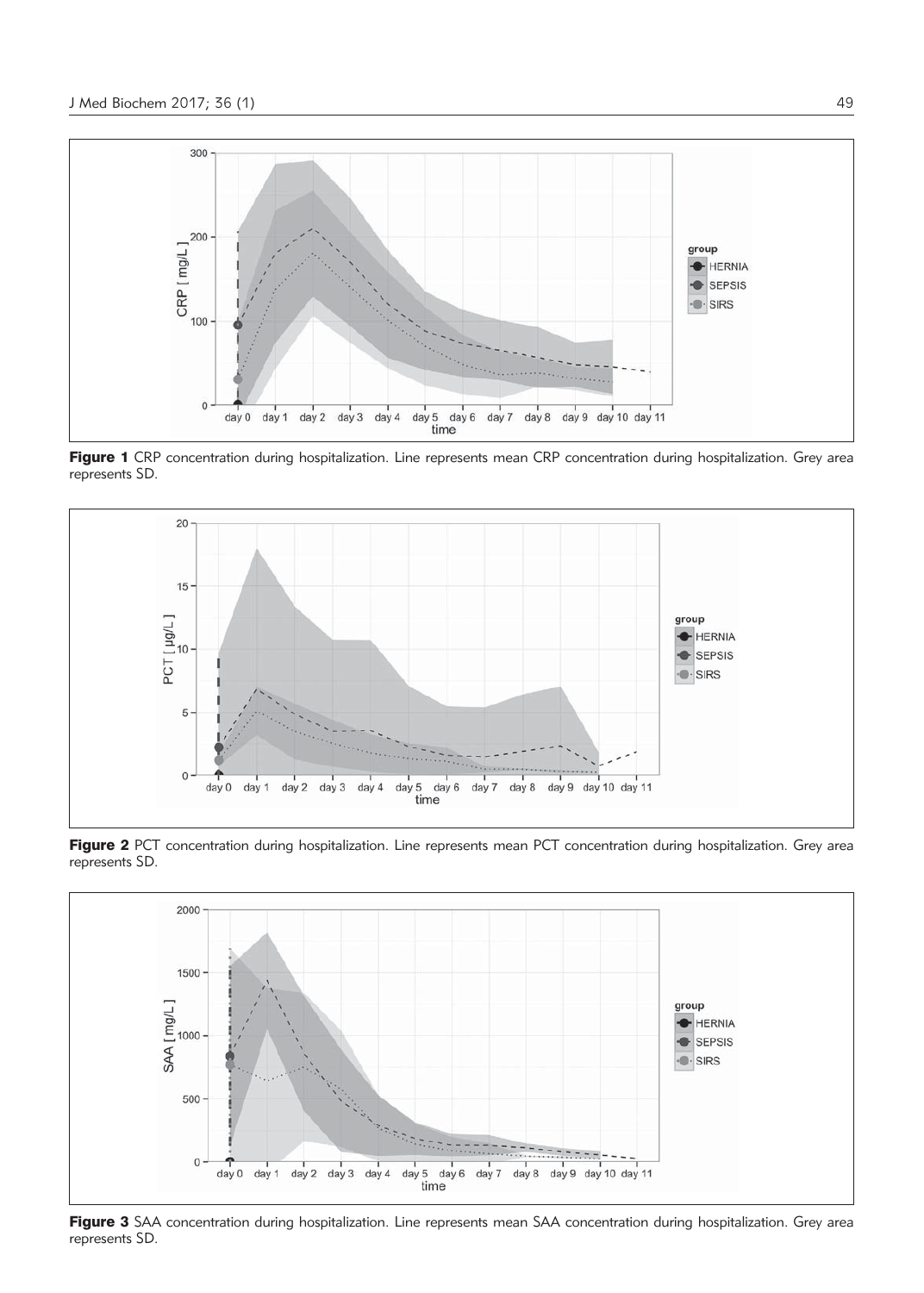

Figure 4 HMGB1 level during hospitalization. Line represents mean HMGB1 band optical density. Grey area represents SD.

Here, we show that SAA and HMGB1 kinetics have the potential to make such a distinction in a group of patients with secondary peritonitis.

In our study, causes of diffuse peritonitis, demographic characteristics, ASA and APACHE II scores were similar in patients who developed sepsis and patients who did not. Furthermore, routine preoperative hematologic, hemostatic (except plasminogen) and biochemical analyses were not distinctive for SIRS and SEPSIS groups, although several of them were statistically significantly different compared to control group. Likewise, the temporal pattern of these parameters, measured daily throughout the follow-up period, could not differentiate SIRS from SEPSIS. Peritonitis is one of the most important sources of abdominal sepsis, and in spite of modern therapeutic approaches is accompanied by relatively high incidence and mortality (2). It was reported that ASA score correlated with the surgical characteristics of the procedures, length of stay in the hospital, postoperative infections, and the overall mortality of patients undergoing gastrointestinal tract surgery (24, 25). In our study, there were no deaths, possibly due to several facts: 1) exclusion criteria were restrictive (for example, patients with diabetes and malignancy that frequently develop complications following surgery were excluded); 2) preoperative ASA score in both groups was 2, indicating that our subjects had mild systemic disease and were relatively healthy; 3) APACHE II score on the first day p.o. in the SIRS and SEPSIS group was comparable and low, with low expected mortality (26); 4) the patients were relatively young. All these factors might explain the favorable outcome in patients with diffuse peritonitis. However, in our group of patients with sepsis, polymicrobial infection with the predominance of *E. coli* and anaerobic bacteria was the most frequent finding, similarly

to the findings of randomized studies summarized by the Expert Panel of the Surgical Infection Society and the Infectious Diseases Society of America (27). There fore, we may exclude the option that the type of infectious agent contributed to the absence of mortality in our study.

We assessed the markers of inflammation such as CRP, PCT, SAA and HMGB1 preoperatively, and their kinetics during the hospitalization period. In our study, preoperative values of CRP were significantly higher in the group with secondary peritonitis compared to HERNIA group, while in SEPSIS group they were significantly higher than in SIRS group. Similarly, in a recent study conducted by Gucyetmez and Atalan (28), CRP values were higher in patients with sepsis compared to those with SIRS. Although CRP values higher than 2 SD over reference value were suggested to be included in the diagnostic criteria for sepsis (29), in our study this criterion could not discriminate SIRS from SEPSIS patients. Over time, the concentration of CRP changed significantly: there was an evident increase following surgical procedure reaching the maximum value on the second postoperative day, and then the values would fall continuously until the end of the hospitalization period. This pattern was present in both SIRS and SEPSIS groups and could be attributed to an uncomplicated recovery. Similarly, Berger et al. (30) showed that CRP reaches a maximum after 2 p.o. days, and decreases afterwards. Determining the CRP concentration is relatively cheap, easily feasible and therefore suitable in the daily routine work. However, its predictive value might be limited for predicting presence of infection in patients with SIRS due to the large overlap of values in these two groups.

Patients in SEPSIS group had higher PCT concentrations compared to those in SIRS group prior to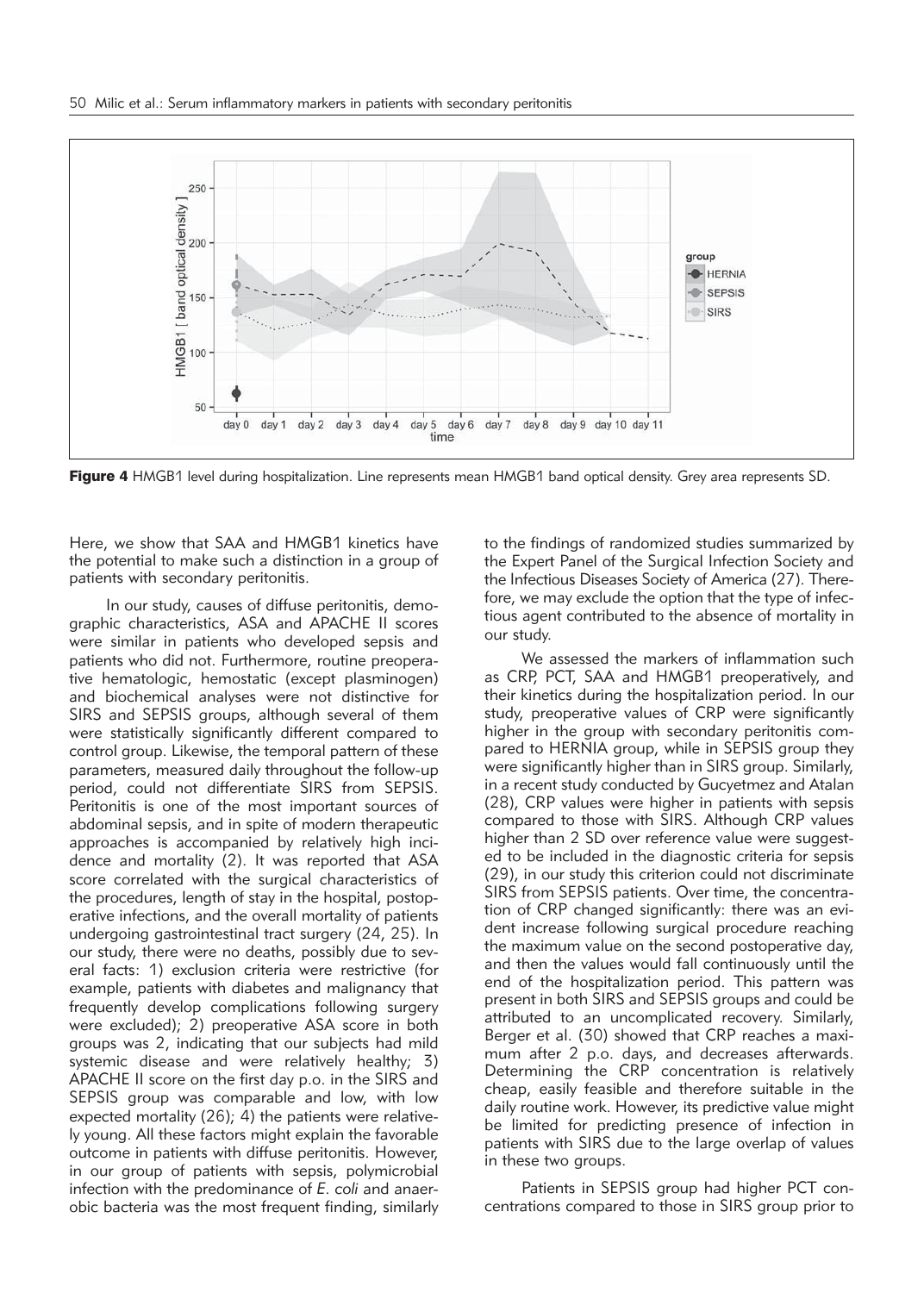surgery. Infection readily induces PCT, which could explain the preoperative difference between the examined groups (10). However, other stimuli such as proinflammatory cytokines and tissue damage (31) that are certainly present in patients with secondary peritonitis may drive PCT synthesis and blunt the initial difference between patients with and without infection. In our group of patients with secondary peritonitis, PCT reached the maximum value on the first p.o. day, and steadily declined afterwards, which can be attributed to the rapid recovery of our patients. Baykut et al. showed that the value of PCT remained elevated during 4 days p.o. in patients with infection after cardiac surgery, with another jump between days 4 and 6 p.o. In patients who did not have an infection, elevated PCT levels begin to decrease on day 2 p.o. (32). In studies by Novotny et al. (33) and Jung et al. (34) on patients with peritonitis where the trend of plasma PCT was assessed, a decrease two days after surgical removal of the septic focus was reported.

Luzzano et al. (35) in their study involving 800 patients showed that PCT is a better marker of sepsis than CRP. CRP was also less precise in distinguishing SIRS from sepsis. In a meta-analysis of 33 published studies measuring CRP and PCT values, it was concluded that PCT is a good diagnostic biomarker for the diagnosis of these conditions and that it is superior in comparison to CRP (36). However, they also highlighted that there are studies without statistically significant differences between patients with and without sepsis. Yang et al. (37) included 18 studies in their meta-analysis with 1827 patients in total to determine the potential benefit of PCT levels in the diagnosis of bacterial peritonitis, showing relatively good sensitivity and specificity. However, given the methodological limitations and significant heterogeneity in groups, they suggested that medical decisions should be made after the summation of clinical findings and PCT levels and that PCT cannot be used as the gold standard for diagnosis of peritonitis, alone or with other markers (37).

Data on the temporal pattern of SAA concentration in adult patients with sepsis is scarce. We found that preoperative SAA concentration was significantly higher in patients with peritonitis compared to patients with hernia. There was no difference in preoperative SAA concentration between the groups SIRS and SEPSIS, but SAA levels were higher on day 1 p.o. in SEPSIS compared to SIRS, and then continuously declined until the end of hospitalization in both groups, possibly due to the initiation of antibiotic therapy and elimination of infective foci. There was a highly significant group  $\times$  time interaction, i.e. SIRS and SEPSIS had distinctive kinetics of SAA postoperatively. Temporal pattern of SAA in our SEPSIS group was similar to the one reported by Cicarelli et al. in a group of survivors from septic shock (38).

Preoperative HMGB1 levels in our group of patients with peritonitis were increased compared to patients with hernia, which could be explained by the tissue destruction that occurs in peritonitis. HMGB1 levels were significantly higher in SEPSIS than in SIRS group, probably due to an intensive inflammatory response caused by the presence of an infectious microorganism in the group SEPSIS. HMGB1 concentration was decreased in the following three days possibly due to abundant peritoneal lavage. In patients with sepsis, however, HMGB1 concentration rose again probably due to its release from mononuclear cells activated by bacterial products. Alternatively, a high concentration of HMGB1 may be the result of persistence of infective or necrotic foci, but since none of our patients required re-intervention, we cannot speculate on this matter. Interestingly, Van Zoelen et al. showed that HMGB1 release kinetics depend on the source of infection, but this did not affect the mortality and severity of the disease (39), while Gibot et al. (40) demonstrated an association of HMGB1 levels with the severity of septic shock.

Although HMGB1 and SAA were demonstrated to be significant parameters for the distinction of SIRS and sepsis, due to the patient number, this study should be considered somewhat preliminary. Determining them in a larger cohort would provide a definite conclusion about their utility in routine clinical practice. It is also worth noticing that the exclusion criteria lead to a study group predisposed to recover well. Such criteria were chosen to avoid the presumably complex influence of the excluded underlying conditions on the determined parameters. In order to broaden the potential application of these markers, however, they should be assessed in patients with a variety of comorbidities. Although in our study the SIRS and SEPSIS group did not differ in the frequency of particular diagnosis, they did differ in the frequency of a certain type of surgical management, due to several treatment modalities for each causative condition of secondary peritonitis and, at least to some extent, this cannot be excluded as the reason for differences in the inflammation markers kinetics. We are fully aware that a limitation of our study is the fact that the diagnosis of sepsis was based on positive intraperitoneal swabs as evidence of infection. Nevertheless, this definition of sepsis (SIRS with presence of infection – local or systemic) (41, 42) would most probably include a septic patients with falsely negative blood culture and some of those who actually were not septic. Keeping this in mind, the choice of a microbiological criterion would rather blunt the observed differences in inflammatory marker levels between the SIRS and SEPSIS group.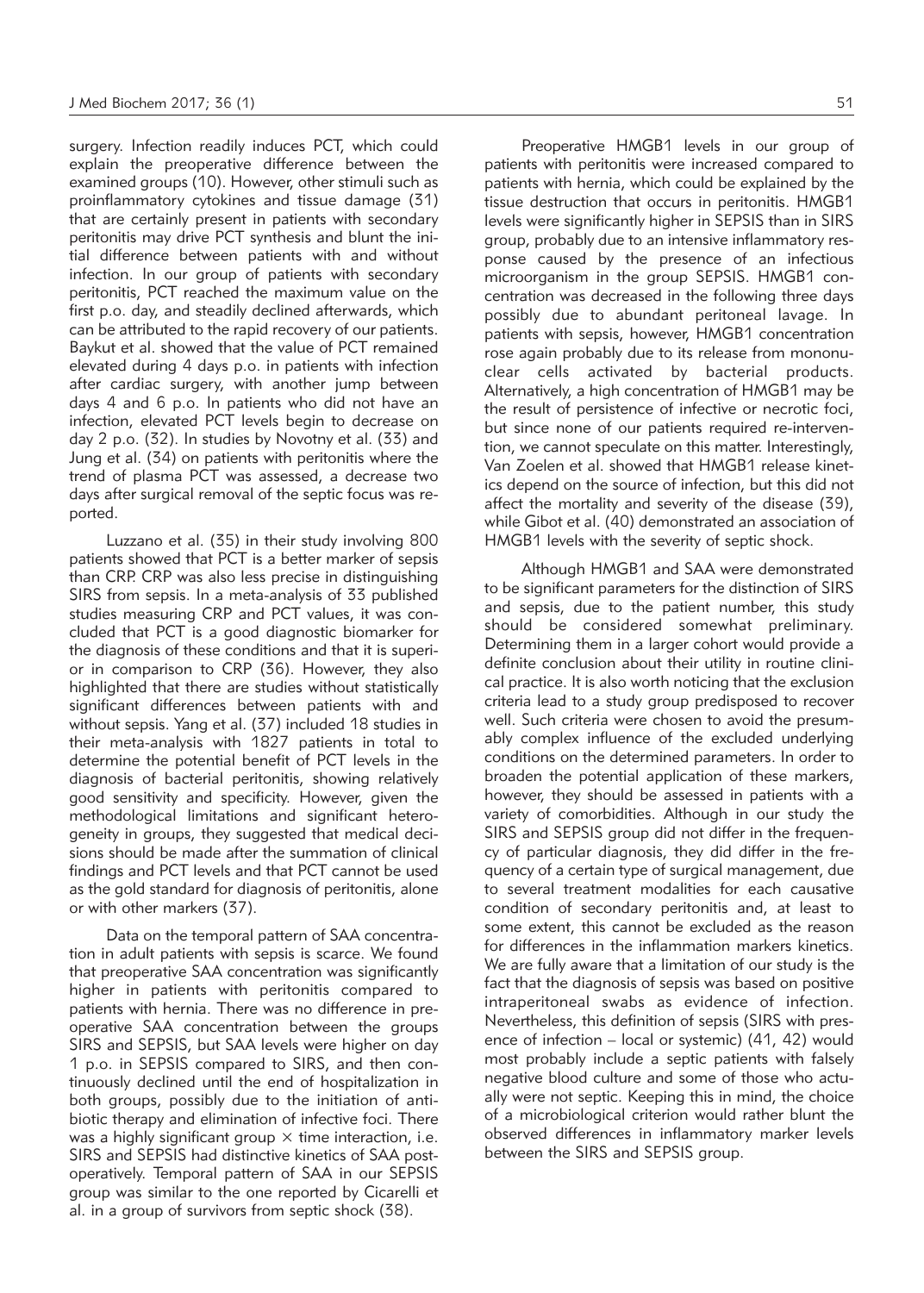# **Conclusions**

Inflammatory markers HMGB1, CRP, PCT, and SAA were significantly elevated in secondary peritonitis compared to patients operated for inguinal hernia without signs of present infection and inflammation. Our study demonstrates higher HMGB1 release in patients with sepsis compared to those with SIRS. As a late marker of inflammation, HMGB1 may reflect release of bacterial products following antibiotic treatment. HMGB1 and SAA temporal patterns might be

# **References**

- 1. Mazuski JE, Solomkin JS. Intra-abdominal infections. Surg Clin North Am 2009; 89: 421–37, ix.
- 2. Rau BM, Frigerio I, Buchler MW, Wegscheider K, Bassi C, Puolakkainen PA, et al. Evaluation of procalcitonin for predicting septic multiorgan failure and overall prognosis in secondary peritonitis: a prospective, international multicenter study. Arch Surg 2007; 142: 134–42.
- 3. Wittmann DH, Schein M, Condon RE. Management of secondary peritonitis. Ann Surg 1996; 224: 10–8.
- 4. Baue AE, Durham R, Faist E. Systemic inflammatory response syndrome (SIRS), multiple organ dysfunction syndrome (MODS), multiple organ failure (MOF): are we winning the battle? Shock 1998; 10: 79–89.
- 5. Kolb-Bachofen V. A review on the biological properties of C-reactive protein. Immunobiology 1991; 183: 133–45.
- 6. Jupe D. The acute phase response and laboratory testing. Aust Fam Physician 1996; 25: 324–9.
- 7. Pepys MB. C-reactive protein fifty years on. Lancet 1981; 1: 653–7.
- 8. Djordjevic D, Pejovic J, Surbatovic M, Jevdjic J, Radakovic S, Veljovic M, Peric A, Andjelic T, Popovic N. Prognostic value and daily trend of interleukin-6, neutrophil cd64 expression, c-reactive protein and lipopolysaccharide-binding protein in critically ill patients: reliable predictors of outcome or not? J Med Biochem 2015; 34: 431–9.
- 9. Le Moullec JM, Jullienne A, Chenais J, Lasmoles F, Guliana JM, Milhaud G, et al. The complete sequence of human preprocalcitonin. FEBS Lett 1984; 167: 93–7.
- 10. Whang KT, Steinwald PM, White JC, Nylen ES, Snider RH, Simon GL, et al. Serum calcitonin precursors in sepsis and systemic inflammation. J Clin Endocrinol Metab 1998; 83: 3296–301.
- 11. Linscheid P, Seboek D, Schaer DJ, Zulewski H, Keller U, Muller B. Expression and secretion of procalcitonin and calcitonin gene-related peptide by adherent monocytes and by macrophage-activated adipocytes. Crit Care Med 2004; 32: 1715–21.
- 12. Assicot M, Gendrel D, Carsin H, Raymond J, Guilbaud J, Bohuon C. High serum procalcitonin concentrations in patients with sepsis and infection. Lancet 1993; 341: 515–8.

useful in distinguishing sepsis from noninfectious SIRS in secondary peritonitis.

*Acknowledgements*. This work was supported by the Clinical Center of Serbia and project No. 173020 funded by the Ministry of Education, Science and Technological Development of the Republic of Serbia.

## Conflict of interest statement

The authors stated that they have no conflicts of interest regarding the publication of this article.

- 13. Meisner M, Lohs T, Huettemann E, Schmidt J, Hueller M, Reinhart K. The plasma elimination rate and urinary secretion of procalcitonin in patients with normal and impaired renal function. Eur J Anaesthesiol 2001; 18: 79–87.
- 14. Ramadori G, Sipe JD, Dinarello CA, Mizel SB, Colten HR. Pretranslational modulation of acute phase hepatic protein synthesis by murine recombinant interleukin 1 (IL-1) and purified human IL-1. J Exp Med 1985; 162: 930–42.
- 15. Urieli-Shoval S, Meek RL, Hanson RH, Eriksen N, Benditt EP. Human serum amyloid A genes are expressed in monocyte/macrophage cell lines. Am J Pathol 1994; 145: 650–60.
- 16. Hudgins LC, Parker TS, Levine DM, Gordon BR, Saal SD, Jiang XC, et al. A single intravenous dose of endotoxin rapidly alters serum lipoproteins and lipid transfer proteins in normal volunteers. J Lipid Res 2003; 44: 1489–98.
- 17. McAdam KP, Sipe JD. Murine model for human secondary amyloidosis: genetic variability of the acute-phase serum protein SAA response to endotoxins and casein. J Exp Med 1976; 144: 1121–7.
- 18. Bianchi ME. DAMPs, PAMPs and alarmins: all we need to know about danger. J Leukoc Biol 2007; 81: 1–5.
- 19. Bonaldi T, Talamo F, Scaffidi P, Ferrera D, Porto A, Bachi A, et al. Monocytic cells hyperacetylate chromatin protein HMGB1 to redirect it towards secretion. Embo J 2003; 22: 5551–60.
- 20. Wang H, Bloom O, Zhang M, Vishnubhakat JM, Ombrellino M, Che J, et al. HMG-1 as a late mediator of endotoxin lethality in mice. Science 1999; 285: 248–51.
- 21. Lima-Oliveira G, Lippi G, Luca Salvagno G, Picheth G, Guidi CG. Laboratory diagnostics and quality of blood collection. J Med Biochem 2015; 34: 288–94.
- 22. Grigorov I, Bogojevic D, Jovanovic S, Petrovic A, Ivanovic-Matic S, Zolotarevski L, et al. Hepatoprotective effects of melatonin against pronecrotic cellular events in streptozotocin-induced diabetic rats. J Physiol Biochem 2014; 70: 441–50.
- 23. Braselmann H, Michna A, Hess J, Unger K. CFAssay: statistical analysis of the colony formation assay. Radiat Oncol 2015; 10: 223.